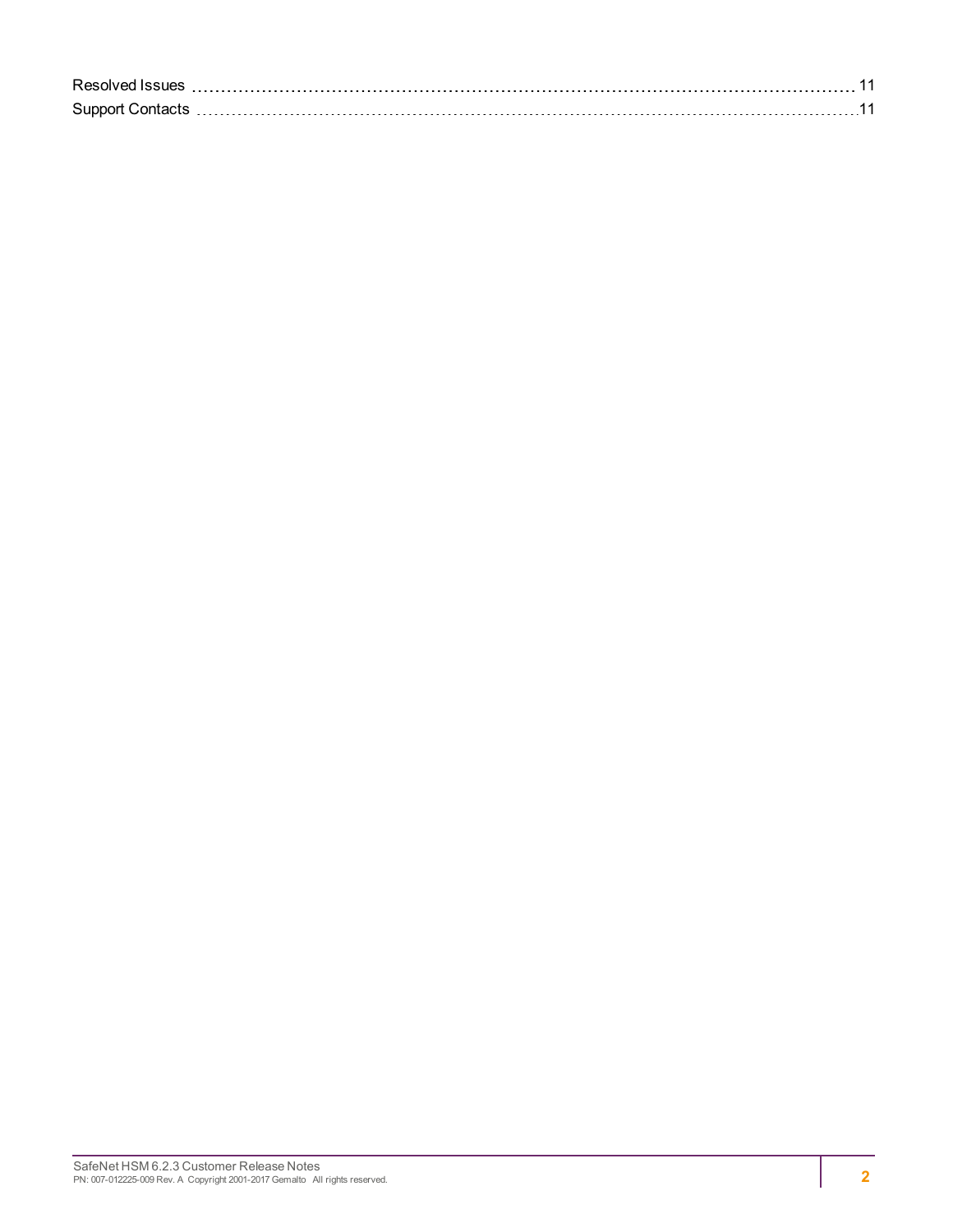# **Product Description**

<span id="page-2-0"></span>The SafeNet HSM (hardware security module) family provides FIPS-certified, PKCS#11-compliant cryptographic services in a high-performance, ultra-secure, and tamper-proof hardware package. By securing your cryptographic keys in hardware, SafeNet HSMs provide robust protection for your secure transactions, identities, and applications. They also offer high-performance encryption, decryption, authentication, and digital signing services.

### <span id="page-2-1"></span>**SafeNet Network HSM**

SafeNet Network HSM is a network-based, Ethernet-attached HSM appliance that offers high-availability configuration options, remote management PED and backup, and dual hot-swappable power supplies. SafeNet Network HSM provides cryptographic services for network clients that are authenticated and registered against HSM partitions. Two performance variants are available, the SafeNet Network HSM-1700 and SafeNet Network HSM-7000, which are capable of 1700 and 7000 (RSA 1024-bit) signings per second respectively.

# <span id="page-2-2"></span>**Release Description**

SafeNet HSM Release 6.2.3 :

- **•** is a factory release of the SafeNet Network HSM appliance, only (the SafeNet USB HSM and SafeNet PCI-E HSM are not included)
- **•** is a new Client, Network HSM appliance software, and Appliance/Backup HSM firmware implementing the Scalable Key Storage feature
- **•** is not a field upgrade of any earlier release
- **•** supports all features of release 6.2.2, except
	- **–** Per-partition Security Officer (PPSO)
	- **–** Host Trust Link (HTL -- deprecated feature)
	- **–** NTLS Keys in Hardware
	- **–** Secure Trusted Channel (STC)
	- **–** Small Form-Factor Backup (SFF)
	- **–** Crypto Command Center (CCC)
	- **–** firmware rollback (from version 6.25.0)
- **•** only PED-authenticated HSMs are supported
- **•** a maximum of one partition is supported on the HSM

A Scalable Key Storage HSM can be identified by two entries in the lunashell "hsm displaylicenses" command output:

- **•** Scalable key storage
- **•** Enable network replication

An SKS HSM must be ordered from the factory. Non-SKS HSMs in the field cannot be upgraded to SKS functionality.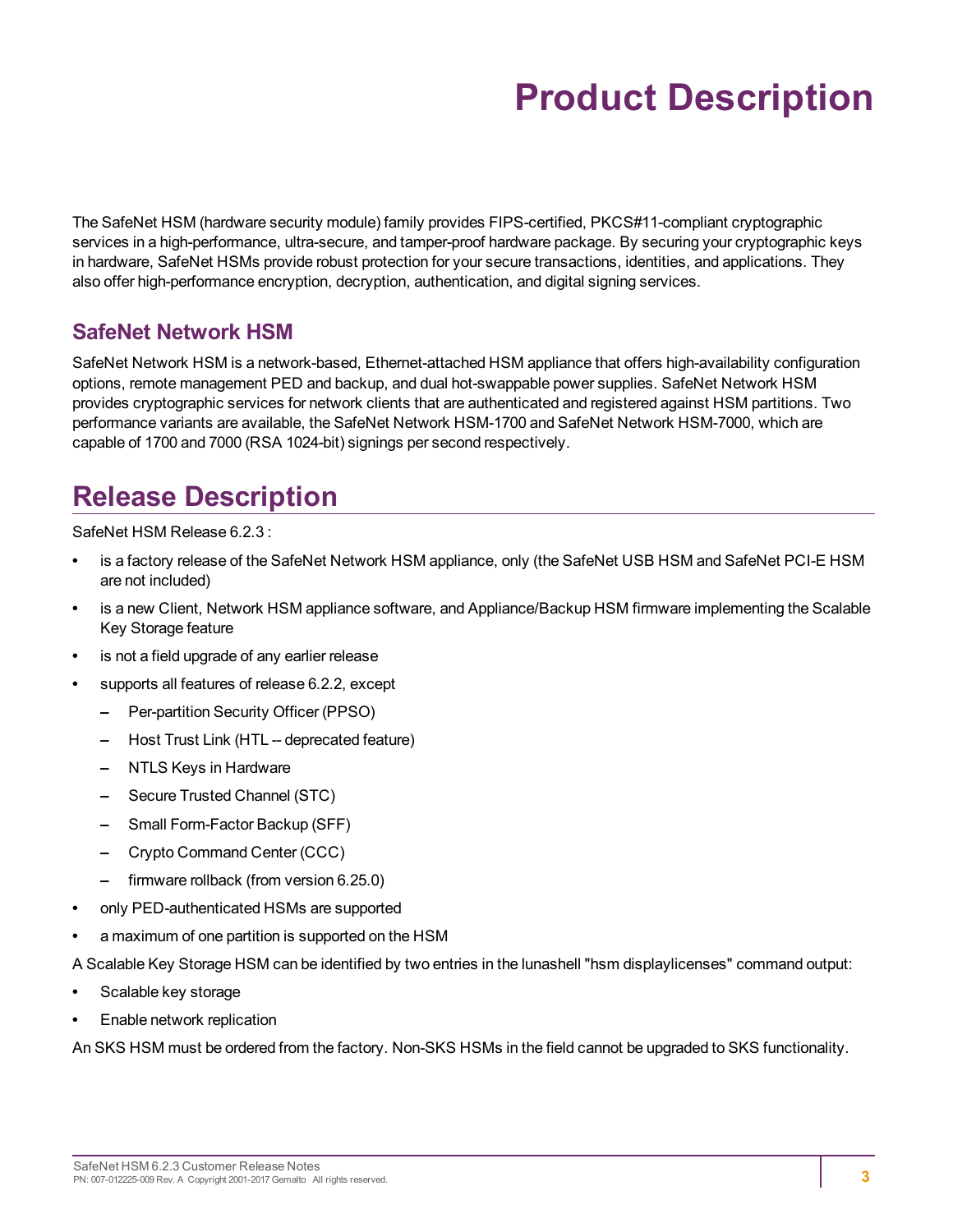A Scalable Key Storage Remote Backup HSM can be identified by the firmware version 6.25.x. (lunacm "hsm showinfo" command). If you have a cloning (non-SKS) Remote Backup HSM with any firmware other than 6.25.x, it cannot be upgraded to become an SKS Remote Backup HSM in the field. An SKS Remote Backup HSM must be ordered from the factory. An SKS Network HSM can be backed up only to an SKS Remote Backup HSM.

**Note:** Apply a physical label to differentiate your SKS Backup HSM, if you possess any non-放 SKS Backup HSMs.

# <span id="page-3-0"></span>**Critical Information**

Patch 6.2.4 **must** be applied and firmware version updated to 6.25.1 **before** using the HSM.

Any SKS-encrypted blobs created prior to the 6.2.4 field update will not be usable after the update is applied. Due to this issue, the stability of High Availability synchronization, autorecovery, and manual recovery features is adversely affected.

Therefore, all customers must apply the 6.2.4 field update before using the SKS HSM (and SKS Backup HSM).

# <span id="page-3-1"></span>**New Features and Enhancements**

<span id="page-3-2"></span>The following is a summary of the single feature new to SafeNet Network HSM 6.2.3

## **Scalable Key Storage (SKS)**

Scalable Key Storage, or SKS, adds the ability to extract keys from the HSM as encrypted BLOBs and then insert the key BLOBs back into the HSM at a later time, when the key is needed, in a secure manner. This feature addresses usecases where the number of keys needed for your application exceeds the capacity of the HSM. This allows for highly scalable solutions.

Scalable Key Storage is one of three main configurations of SafeNet HSM, available from the factory: Cloning, Key Export, and SKS.

> **CAUTION:** You must apply field update 6.2.4 to your 6.2.3 HSM appliance (updates appliance software to version 6.2.4, and both appliance HSM and Backup HSM firmware to version 6.25.1) before using the HSM.

The following are summaries of features new to SafeNet HSM in release 6.2.2 and applicable to 6.2.3, 6.2.4, and newer, as well.

### <span id="page-3-3"></span>**HA Auto-Reconnect**

∧

The HA feature now includes the ability of the Client to reconnect and resume application operation, without intervention, after completely losing contact with the HA group of HSMs. Context is retained, and token object states are preserved. Login is hands-free.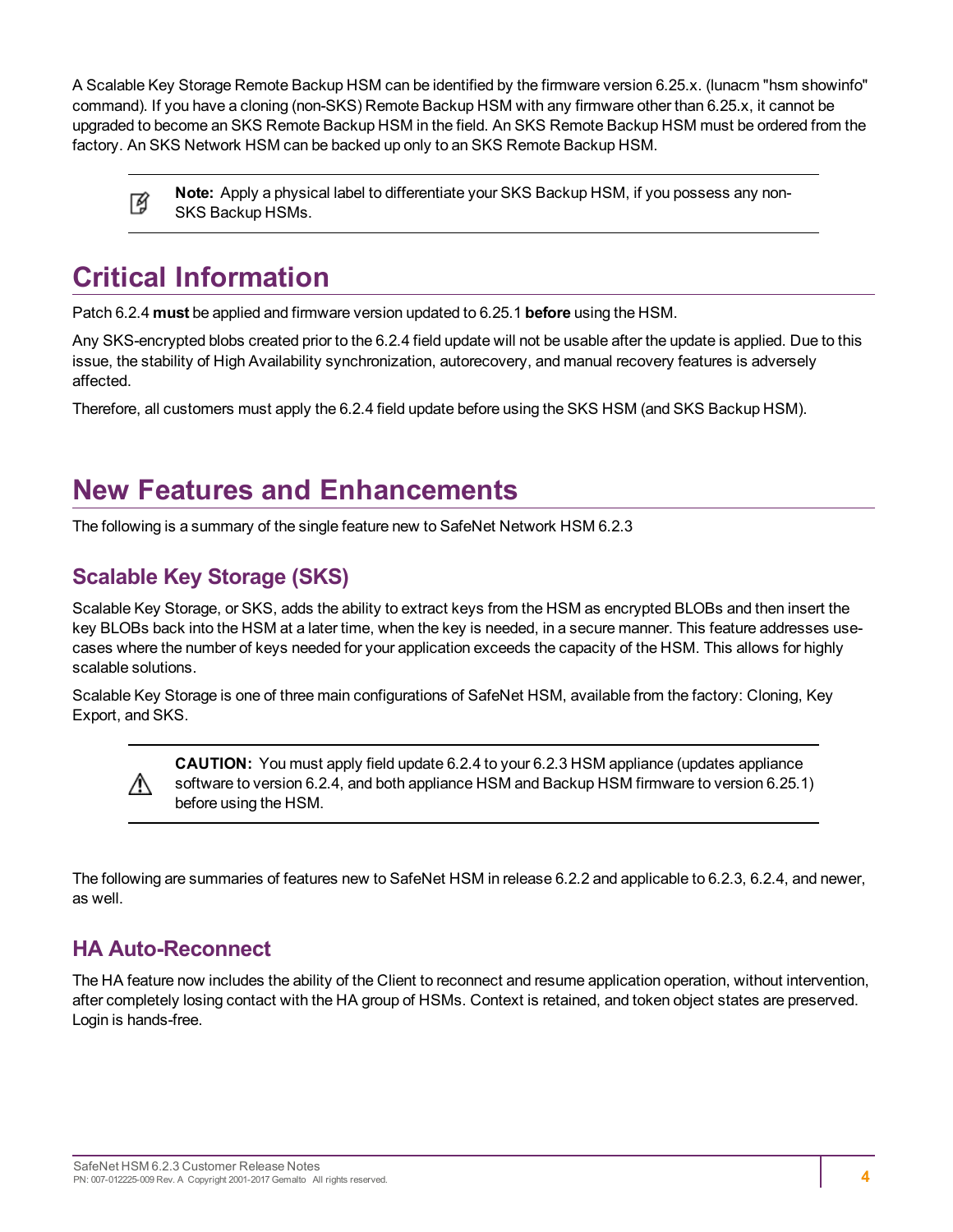### <span id="page-4-0"></span>**HA Failover withstands member deactivation and reconnects on activation of member partition**

The following scenarios are addressed in 6.2.2 Client:

- **•** When an application starts up the HA system ensures that the partition is activated.
- **•** If a member has failed, during recovery the system checks that the partition is activated and confirms activation before the member is added back to the group.
- **•** When a new member is being added to an HA group, the system checks whether or not the new member partition is activated and subsequently ensures activation before the member is successfully added to the HA group.

### <span id="page-4-1"></span>**Network HSM gets OpenSSL upgrade**

The SafeNet Network HSM receives enhanced OpenSSL to address the vulnerability described in CVE-2016-6304.

# <span id="page-4-2"></span>**Advisory Notes**

<span id="page-4-3"></span>This section highlights important issues you should be aware of before deploying this release.

#### **SKS Notes**

The SKS feature is a factory-only release of the Network Appliance HSM and the SKS Backup HSM, both at firmware 6.25.0.

- **•** There is *no* ability to modify existing units in the field to install SKS functionality.
- **•** SKS HSM supports a single application partition, with the SKS Master Key (or SMK) created when the partition is created.
- **•** SKS backup and restore operations archive only the SMK (not crypto objects).
- **•** The SKS Backup HSM can backup multiple SMKs, but requires a unique partition for each one.
- **•** SIM Multisign is not supported for this release.
- **•** The SKS object (blob) preserves all attributes, including fingerprints.
- **•** The SKS object and header have SHA512 integrity. Objects are encrypted using AES-GCM with random IV per object.
- **•** Key creation, blob export, blob import, and encryption/decryption of data records make use of session objects exclusively - only the SKM resides in flash memory, so there are no ongoing flash rewrite operations when using the SKS feature.



**CAUTION:** Do *not* perform firmware roll-back; the available roll-back firmware direct from factory is a place-holder version and cannot support the SKS capability. Rolling forward again, after that rollback, would not restore the capability. If a rollback operation is performed, the unit will need to be returned to the factory for reprovisioning.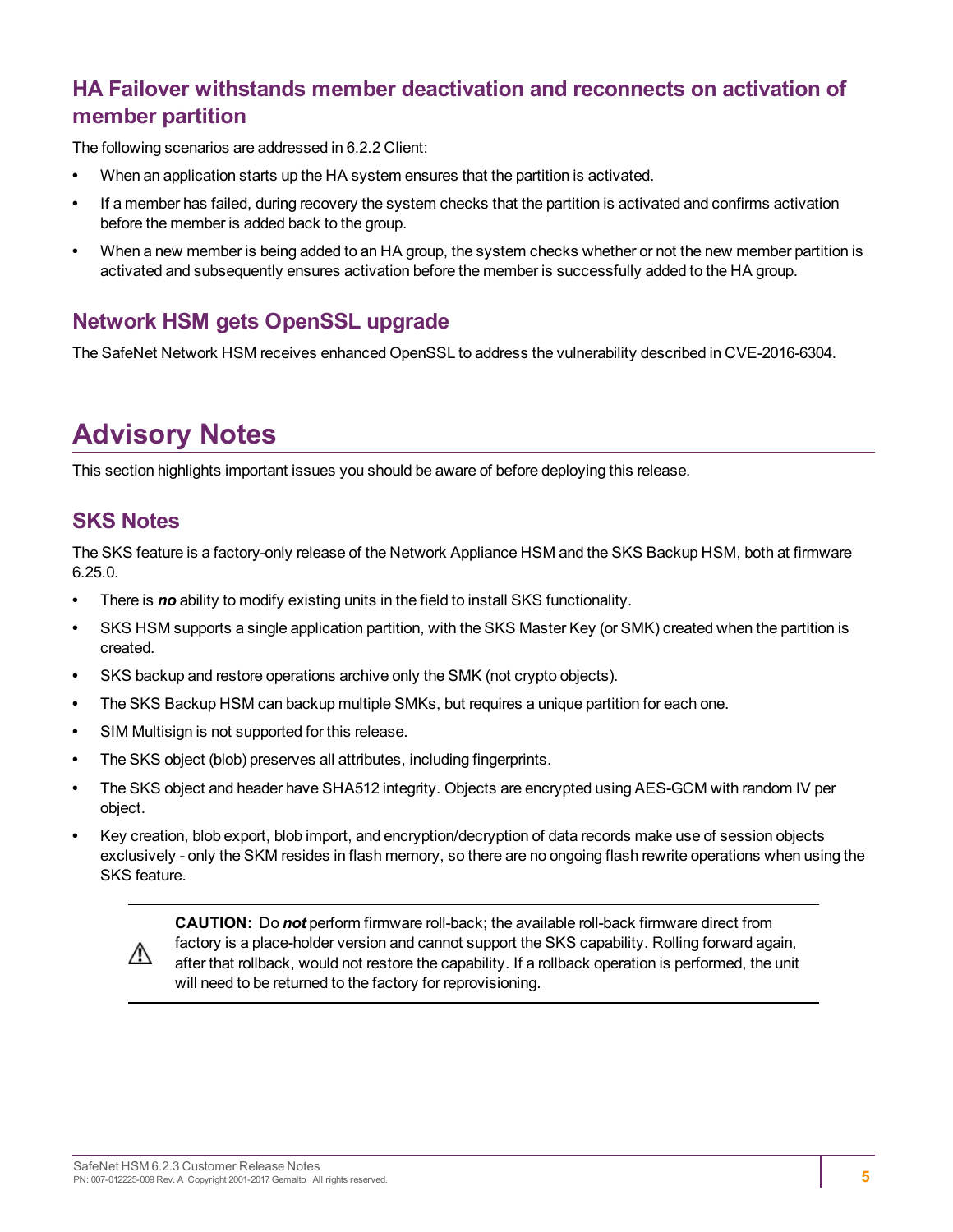### <span id="page-5-0"></span>**Notes from recent releases**

#### **Terminology Change**

The feature formerly called SIM is now called Scalable Key Storage. The Capability Update now appears under that name when capabilities are listed. The terminology has also been updated throughout the documentation where appropriate.

#### **Create a new SSL/NTLS Certificate on first use**

All SafeNet Network HSMs come from the factory with the same SSL (NTLS) key. For proper security, run the **sysconf regencert** command before configuring your system for first use.

#### **After SRK is enabled lunacm reports transport mode disabled**

If Lunacm **srk show** command does not show the expected state for SRK after you run this command, the cache might not have been updated, following the most recent change. Exit and re-launch lunacm to see the current state of SRK.

#### **Minimum Recommended Firmware for SafeNet Remote Backup HSM**

For SKS-capable HSMs (release 6.2.3), the Backup HSM should be at firmware version 6.25.0.

#### **SQL 2016 Support**

Firmware 6.25.0 supports SQL 2016 only in non-FIPS mode.

#### **HTL is deprecated**

<span id="page-5-1"></span>The HTL feature is now deprecated, and will be discontinued in a future release. If you have been using HTL, please plan for configuration and work-flow that does not make use of it.

# **Compatibility and Upgrade Information**

The SafeNet Network HSM appliance version 6.2.3 is configured and shipped from the factory. There is no provision to field-upgrade to version 6.2.3 from other versions.

|                                  | Appliance<br><b>Software</b> | <b>HSM</b><br><b>Firmware</b> | <b>Client</b><br><b>Software</b> |
|----------------------------------|------------------------------|-------------------------------|----------------------------------|
| <b>SKS HSM Network Appliance</b> | 6.2.3                        | 6.25.0                        | 6.2.3                            |
| SKS Backup HSM                   | n/a                          | 6.25.0                        | 6.2.3                            |

# <span id="page-5-2"></span>**Orderable configurations and bundles**

Part numbers for orderable items/bundles include: 908-000353-001 LUNA SA 7000 PED-AUTHENTICATED,1 HSMP,SKS,SW 6.2.3,FW 6.25.0 908-000354-001 LUNA SA 1700,PED-AUTHENTICATED,1 HSMP,SKS,SW 6.2.3,FW 6.25.0 908-000355-001 LUNA REMOTE BACKUP HSM FOR SKS,FW 6.25.0 908-000356-001 LUNA SA 7000 REMOTE PED BUNDLE (1 HSMP,SKS,SW 6.2.3,FW 6.25.0,REMOTE PED,20 PED KEYS,BACKUP HSM)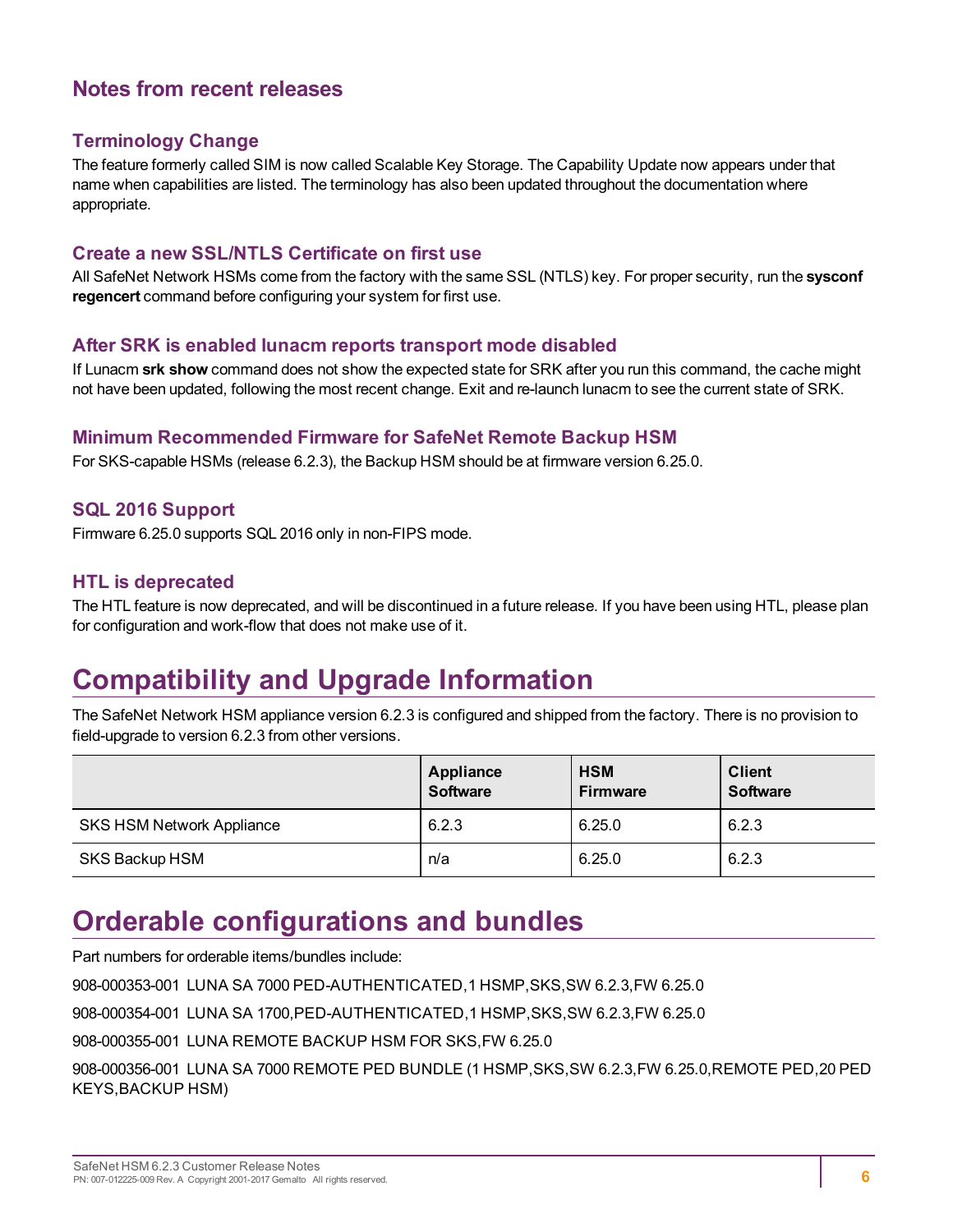

**Note:** If you intend to backup the SMK (which should be mandatory in any production environment), you will need at least one SKS Backup HSM. Regular Backup HSMs for archiving crypto objects are not supported for SKS. However, you can use your SKS HSM to archive crypto objects

# <span id="page-6-0"></span>**Certifications and Compliance**

## <span id="page-6-1"></span>**About FIPS Validation**

**Note:** HSMs with firmware 6.25.0 (for SKS) are not FIPS validated at this time, and have not 冏 been submitted for evaluation.

### <span id="page-6-2"></span>**About Common Criteria**

**Note:** HSMs with firmware 6.25.0 (for SKS) are not Common Criteria validated at this time, and 冏 have not been submitted for evaluation.

# <span id="page-6-3"></span>**Supported Operating Systems**

This section lists the supported operating systems for the SafeNet HSM client and Remote PED server.

#### **SafeNet HSM Client**

| <b>Operating system</b>                                                                                                                                                             | <b>Version</b>      | 64-bit client<br>installer on<br>64-bit OS | 32-bit<br>applications on<br>64-bit OS | 32-bit client<br>installer<br>on 64-bit OS | 32-bit client<br>installer on<br>32-bit OS |
|-------------------------------------------------------------------------------------------------------------------------------------------------------------------------------------|---------------------|--------------------------------------------|----------------------------------------|--------------------------------------------|--------------------------------------------|
| <b>Windows</b>                                                                                                                                                                      | 2008 R2             | Yes                                        | Yes                                    | No.                                        | No                                         |
| <b>Note:</b> The 64-bit                                                                                                                                                             |                     |                                            |                                        |                                            |                                            |
| Windows installer<br>also installs the 32-bit<br>libraries for<br>compatibility with 32-<br>bit client applications.<br>No standalone 32-bit<br>SafeNet HSM client<br>is available. | 2012 R <sub>2</sub> | Yes                                        | Yes                                    | No.                                        | No.                                        |
|                                                                                                                                                                                     | 2016                | Yes                                        | Yes                                    | No.                                        | No.                                        |
|                                                                                                                                                                                     | 10                  | Yes                                        | Yes                                    | No                                         | No.                                        |
| Redhat-based Linux<br>(including variants like<br>CentOS and Oracle<br>Enterprise Linux)                                                                                            | 5                   | Yes                                        | Yes                                    | Yes                                        | Yes                                        |
|                                                                                                                                                                                     | 6                   | Yes                                        | Yes                                    | Yes                                        | Yes                                        |
|                                                                                                                                                                                     | 7                   | Yes                                        | Yes                                    | Yes                                        | Yes                                        |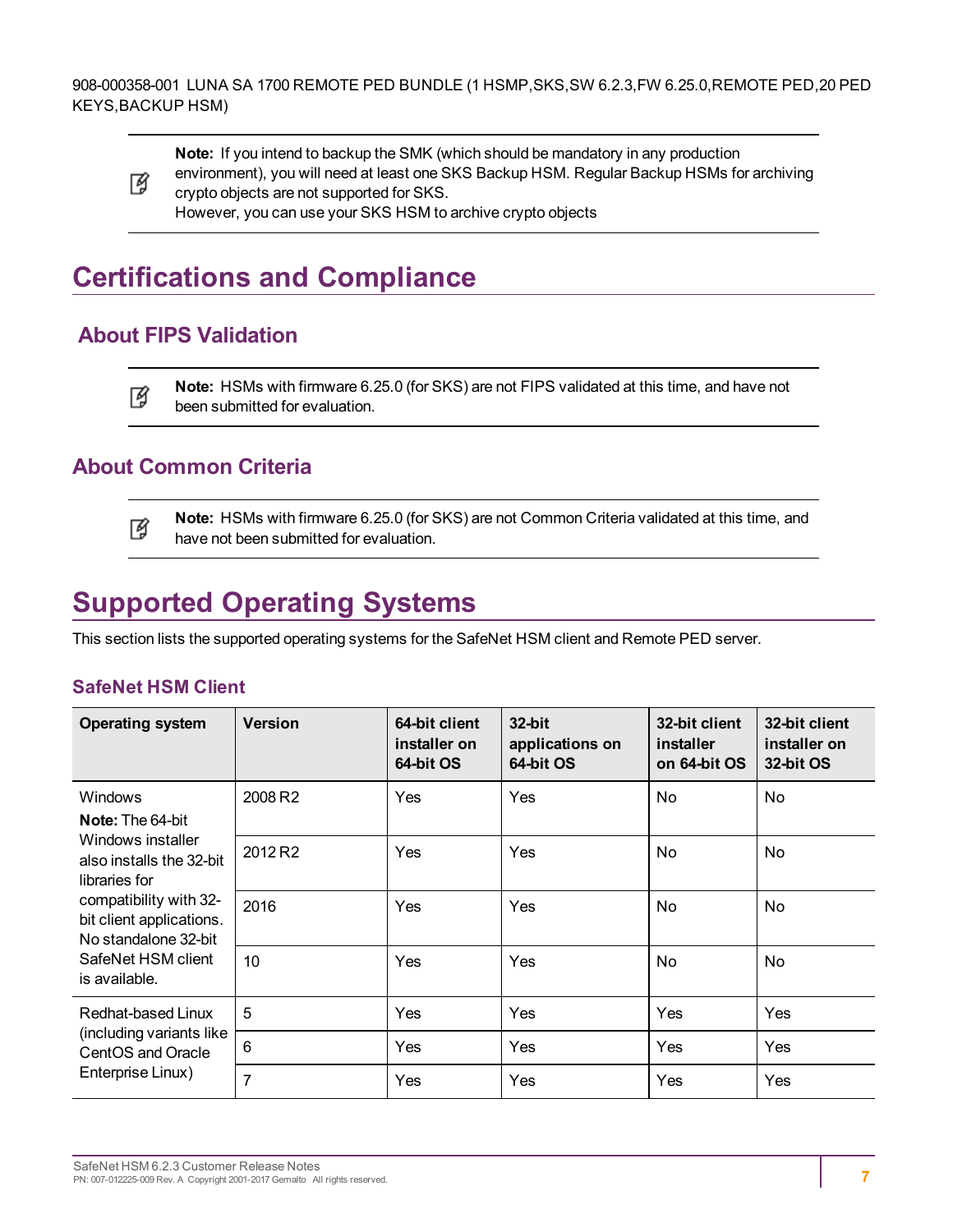### <span id="page-7-0"></span>**Remote PED Server**

The remote PED server must be installed on any workstation used to host a remote PED. The remote PED server software is supported on the following Windows operating systems only:

- **•** Windows 2016
- **•** Windows 2012 and 2012 R2
- **•** Windows 2008 R2
- **•** Windows 10
- <span id="page-7-1"></span>**•** Windows 7 (64-bit)

#### **Supported APIs**

The following APIs are supported :

- **•** PKCS#11 2.20
- **•** Java 7
- **•** Java 8
- **•** OpenSSL
- <span id="page-7-2"></span>**•** Microsoft CNG

### **RADIUS Compatibility**

For this release, we support the use of one RADIUS server, only.

# <span id="page-7-3"></span>**Update Instructions**

<span id="page-7-4"></span>(SafeNet GPHSM release 6.2.3 is shipped from the factory and is not an upgrade/update from an earlier version.)

# **HSM Summary Information**

#### The following is the output of "hsm show" command for a SafeNet Network HSM release 6.2.3.

```
Luna SA 6.2.3-1 Command Line Shell - Copyright (coffee) 2001-2017 SafeNet, Inc. All r ights
reserved.
```
[auto224] lunash:>hsm show

```
   Appliance Details:
   ==================
   Software Version: 6.2.3-1
   HSM Details:
   ============
   HSM Label: mysa
   Serial #: 156674
   Firmware: 6.25.0
   HSM Model: K6 Base
```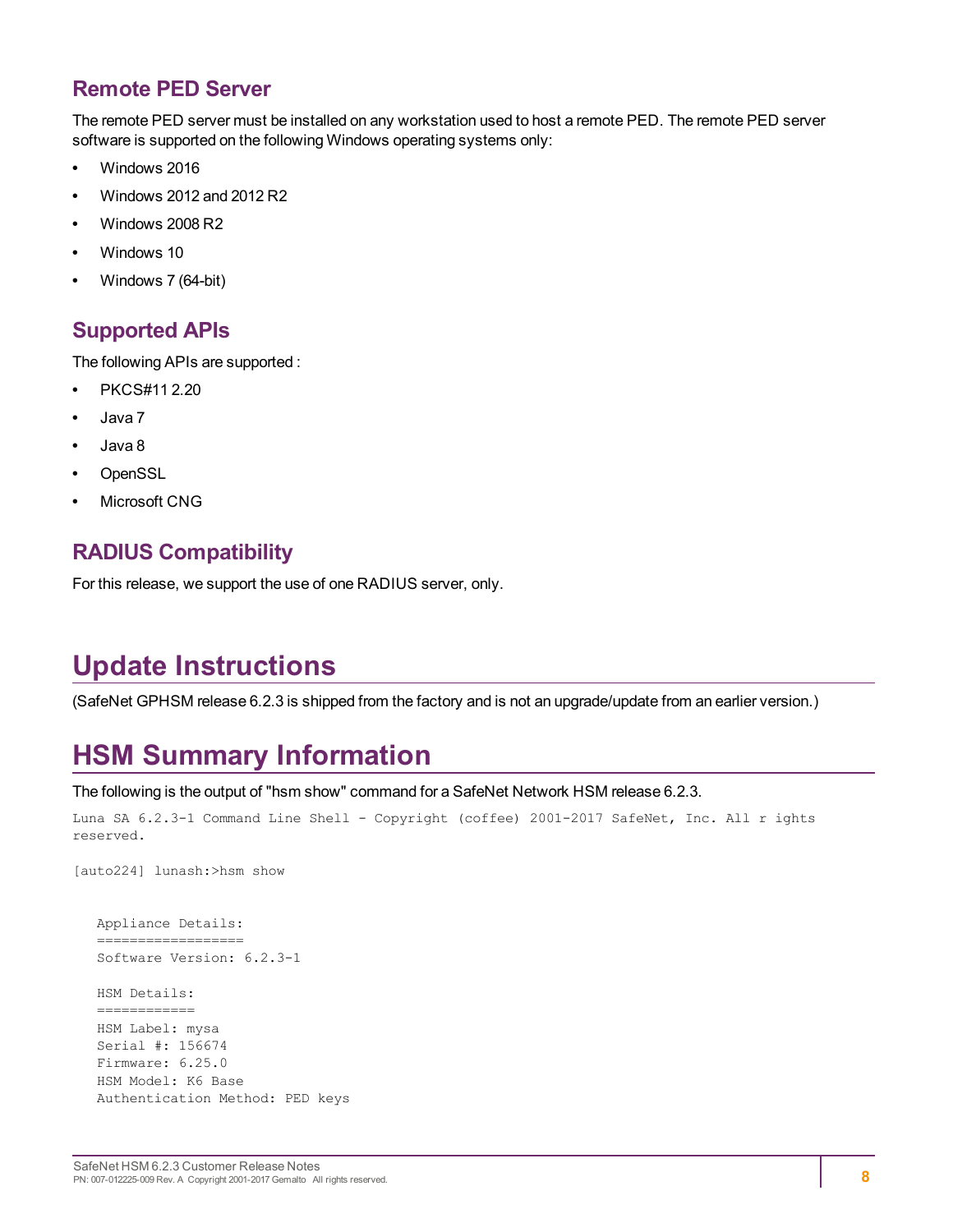HSM Admin login status: Not Logged In HSM Admin login attempts left: 3 before HSM zeroization! RPV Initialized: Yes Audit Role Initialized: No Remote Login Initialized: No Manually Zeroized: No Partitions created on HSM: ============================== There are no partitions. Number of partitions allowed: 1 Number of partitions created: 0 FIPS 140-2 Operation: ===================== The HSM is NOT in FIPS 140-2 approved operation mode. HSM Storage Information: ======================== Maximum HSM Storage Space (Bytes): 2097152 Space In Use (Bytes): 0 Free Space Left (Bytes): 2097152

Command Result : 0 (Success)

The following is the output of "hsm showinfo" command for a SafeNet Backup HSM release 6.2.3.

```
lunacm:> hsm si
       Partition Label -> StellaG5BkSIM
       Partition Manufacturer -> Safenet, Inc.
       Partition Model -> G5Backup
       Partition Serial Number -> 475289
       Partition Status -> OK
       Token Flags ->
               CKF_RNG
               CKF USER PIN INITIALIZED
               CKF_RESTORE_KEY_NOT_NEEDED
               CKF_PROTECTED_AUTHENTICATION_PATH
               CKF_TOKEN_INITIALIZED
       RPV Initialized -> No
       Slot Id \rightarrow 28
       Session State -> CKS_RW_PUBLIC_SESSION
       Role Status -> none logged in
       Token Flags ->
               TOKEN_KCV_CREATED
       Partition OUID: 000000000000000099400700
       Partition Storage:
               Total Storage Space: 262144
               Used Storage Space: 52604
               Free Storage Space: 209540
               Object Count: 4
               Overhead: 9424
       *** The HSM is NOT in FIPS 140-2 approved operation mode. ***
```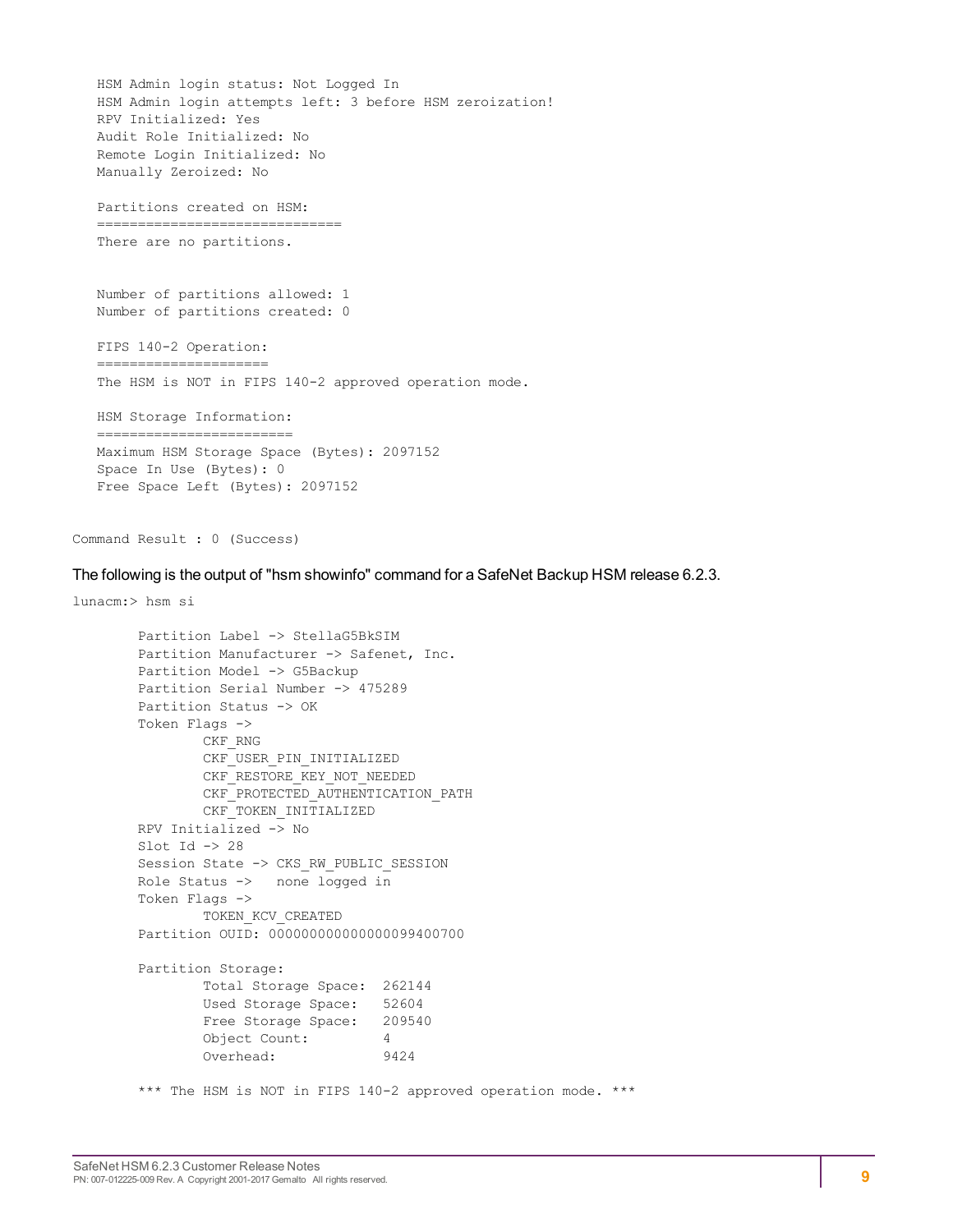```
Firmware Version -> 6.25.0
Rollback Firmware Version -> 6.0.8
HSM Storage:
        Total Storage Space: 16252928
        Used Storage Space: 21748
        Free Storage Space: 16231180
       Allowed Partitions: 20
        Number of Partitions: 2
License Count -> 5
       1. 621010355-000 Luna remote backup HSM base configuration
        1. 621000006-001 Enabled for 15.5 megabytes of object storage
        1. 621000007-001 Enable the master tamper key to be stored externally
        1. 621000008-001 Enable remote PED capability
        1. 621000005-001 Maximum 20 partitions
```

```
Command Result : No Error
```
The following is the output of "slot list" command for a SafeNet Backup HSM release 6.2.3 (firmware 6.25.0).

```
Slot Id \rightarrow 3
HSM Label -> no label
HSM Serial Number -> 7002733
HSM Model -> G5Backup
HSM Firmware Version -> 6.25.0
HSM Configuration -> Luna G5 (PED) Undefined Mode / Uninitialized
HSM Status -> Zeroized
Current Slot Id: 1
```
# <span id="page-9-0"></span>**Known Issues**

This section lists the issues known to exist in the product at the time of release. Workarounds are provided where available.

#### <span id="page-9-1"></span>**Issue Priority Definitions**

The following table defines the priority of the issues listed in this section.

| <b>Priority</b> | <b>Classification</b> | <b>Definition</b>                |
|-----------------|-----------------------|----------------------------------|
| C               | Critical              | No reasonable workaround exists. |
| H               | High                  | Reasonable workaround exists.    |
| M               | Medium                | Medium level priority problems.  |
|                 | Low                   | Lowest level priority problems.  |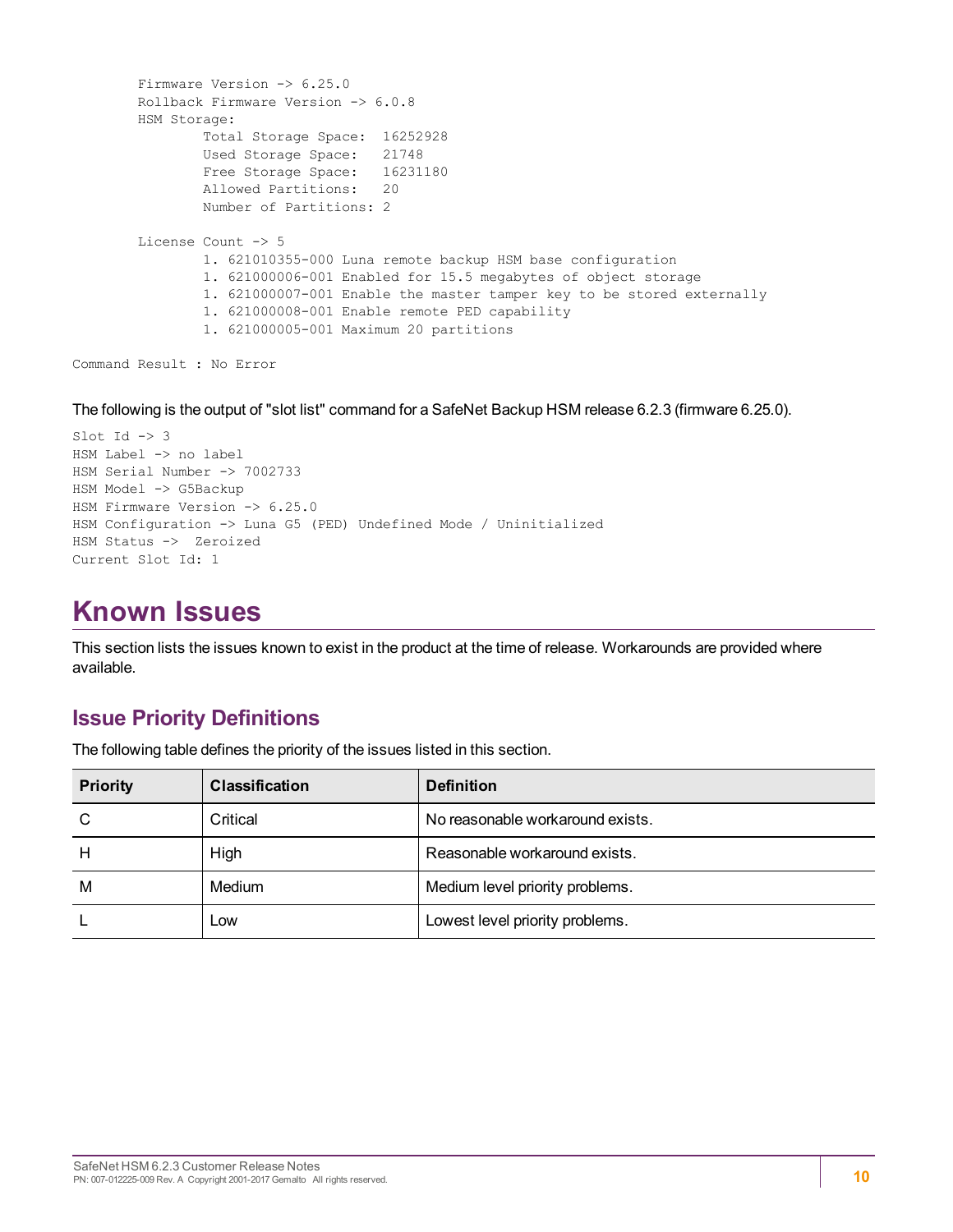### <span id="page-10-0"></span>**Known Issues**

#### **Issues from release 6.2.3**

| <b>Issue</b>              | <b>Priority</b> | <b>Synopsis</b>                                                                                                                                                                                                                                                                                                                                                                                                                                                                                                                                                                                                                                                                                                              |
|---------------------------|-----------------|------------------------------------------------------------------------------------------------------------------------------------------------------------------------------------------------------------------------------------------------------------------------------------------------------------------------------------------------------------------------------------------------------------------------------------------------------------------------------------------------------------------------------------------------------------------------------------------------------------------------------------------------------------------------------------------------------------------------------|
| LHSM-42420                | $\mathsf{C}$    | <b>Problem:</b> OUIDs in HA members are NOT the same<br>When a key was generated from HA slot, in each of HA members it should have<br>the key with the same uid, but in 6.2.3, they are different.                                                                                                                                                                                                                                                                                                                                                                                                                                                                                                                          |
| <b>LHSM-42487</b>         | M               | Problem: Inserting an existing SKS object should return a more meaningful<br>message<br>If the SKS object already exists on the HSM, CA_SIMInsert returns CKR_<br>CANCEL, which is ambiguous. It should return "Object already exists."                                                                                                                                                                                                                                                                                                                                                                                                                                                                                      |
| LHSM-42408/<br>LHSM-42436 | M               | Problem: HA slot "partition contents" throws CKR OBJECT HANDLE<br><b>INVALID</b> error                                                                                                                                                                                                                                                                                                                                                                                                                                                                                                                                                                                                                                       |
| LHSM-42389                | M               | <b>Problem:</b> sysconf config factory Reset issue<br>When performing "sysconfig config factory Reset", previously configured<br>network setting maybe lost. When the Network HSM appliance is rebooted, it<br>can come back with a new DHCP configured IP address. If the appliance is<br>configured for radius server, ssh login after the reboot might result in some delay<br>as radius server does not recognise the new IP as a registered client.<br>Workaround: When the Network HSM appliance is rebooted after performing<br>"sysconfig config factory Reset", ensure that network configuration is updated<br>such that the HSM appliance is assigned an IP address that is registered with<br>the radius server. |
| LHSM-42323                | H               | <b>Problem:</b> Snmp Trap Missing<br>trap messages are generated locally at the Network HSM appliance /var/log<br>however they are not being sent out to rsyslog.                                                                                                                                                                                                                                                                                                                                                                                                                                                                                                                                                            |
| LHSM-42322                | M               | <b>Problem:</b> Mismatched configuration in LunaCM for SIM partitions                                                                                                                                                                                                                                                                                                                                                                                                                                                                                                                                                                                                                                                        |
| LHSM-42320                | M               | Problem: SSH to SA Audit Role Failed at public-key Authentication with error<br>"Unsupported option "gssapiauthentication""                                                                                                                                                                                                                                                                                                                                                                                                                                                                                                                                                                                                  |

# <span id="page-10-1"></span>**Resolved Issues**

This feature-only release does not fix any previously unresolved issues. The Known Issues list from release 6.2.2 remains valid.

# <span id="page-10-2"></span>**Support Contacts**

If you encounter a problem while installing, registering, or operating this product, ensure that you have read the documentation. If you cannot resolve the issue, contact your supplier or Gemalto Customer Support. Your level of access to this service is governed by the support plan arrangements made between Gemalto and your organization. Consult that support plan for further information about your entitlements, including the hours when telephone support is available to you.